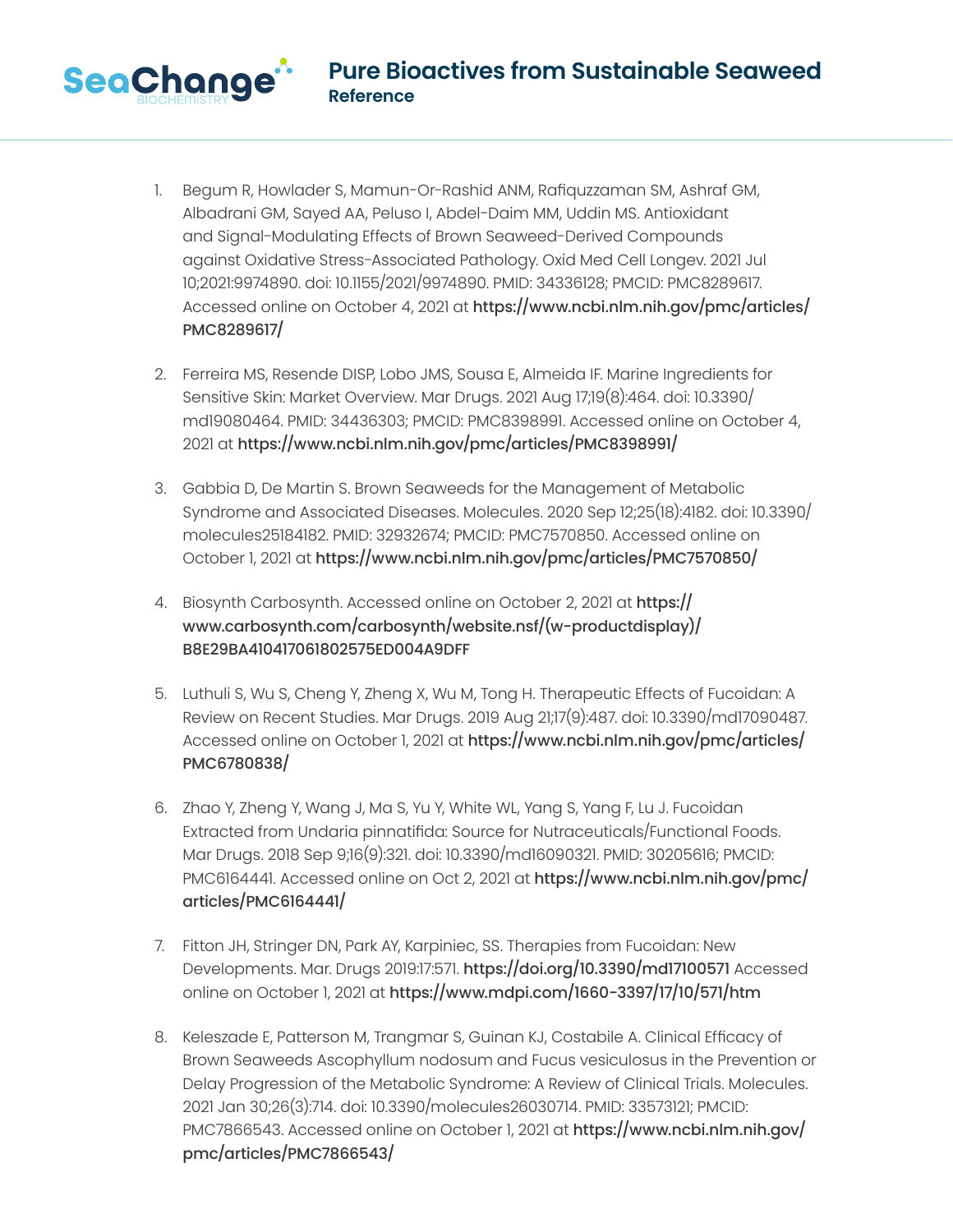- 9. Fitton JH, Stringer DN, Karpiniec SS. Therapies from Fucoidan: An Update. Mar Drugs. 2015 Sep 16;13(9):5920-46. doi: 10.3390/md13095920. Accessed online on October 1, 2021 at https://www.ncbi.nlm.nih.gov/pmc/articles/PMC4584361/
- 10. Betsch N, Deguy T, Deroussent L-J, Doronzo R, Naccache J, Pitiot V, Quemere Y, Rousseau E, Sante C, Vincent P. Seaweed global demand: Component of interest and short and medium term trends. GRADEA. June – October 2020. Accessed online on October 5, 2021 at https://kelp.blue/wp-content/uploads/2021/09/Seaweedglobal-demand-World-Bank-Pitiot-Valentin-2.pdf
- 11. Barbosa M, Valentão P, Andrade PB. Polyphenols from Brown Seaweeds (Ochrophyta, Phaeophyceae): Phlorotannins in the Pursuit of Natural Alternatives to Tackle Neurodegeneration. Mar Drugs. 2020 Dec 18;18(12):654. doi: 10.3390/ md18120654. PMID: 33353007; PMCID: PMC7766193. Accessed online on October 4, 2021 at https://www.ncbi.nlm.nih.gov/pmc/articles/PMC7766193/
- 12. Agregán R, Munekata PES, Franco D, Carballo J, Barba FJ, Lorenzo JM. Antioxidant Potential of Extracts Obtained from Macro- (Ascophyllum nodosum, Fucus vesiculosus and Bifurcaria bifurcata) and Micro-Algae (Chlorella vulgaris and Spirulina platensis) Assisted by Ultrasound. Medicines (Basel). 2018 Apr 10;5(2). pii: E33. doi: 10.3390/medicines5020033. Accessed online of July 23, 2019 at https://www. ncbi.nlm.nih.gov/pmc/articles/PMC6023426/
- 13. Chen L, Wang Y, Yang H, Li H, Xu W, Chen G, Zhu H. Physicochemical Characterization, Antioxidant and Immunostimulatory Activities of Sulfated Polysaccharides Extracted from Ascophyllum nodosum. Molecules. 2018 Jul 31;23(8):1912. doi: 10.3390/ molecules23081912. PMID: 30065217; PMCID: PMC6222602. Accessed online of July 23, 2019 at https://www.ncbi.nlm.nih.gov/pmc/articles/PMC6222602/
- 14. Abu R, Jiang Z, Ueno M, Okimura T, Yamaguchi K, Oda T. In vitro antioxidant activities of sulfated polysaccharide ascophyllan isolated from Ascophyllum nodosum. Int J Biol Macromol. 2013 Aug;59:305-12. doi: 10.1016/j.ijbiomac.2013.04.035. Epub 2013 May 2. PMID: 23643974. Accessed online on October 1, 2021 at https://pubmed.ncbi.nlm. nih.gov/23643974/
- 15. Yuan Y, Macquarrie D. Microwave assisted extraction of sulfated polysaccharides (fucoidan) from Ascophyllum nodosum and its antioxidant activity. Carbohydr Polym. 2015 Sep 20;129:101-7. doi: 10.1016/j.carbpol.2015.04.057. Epub 2015 May 5. PMID: 26050894. Accessed online on October 1, 2021 at https://pubmed.ncbi.nlm.nih. gov/26050894/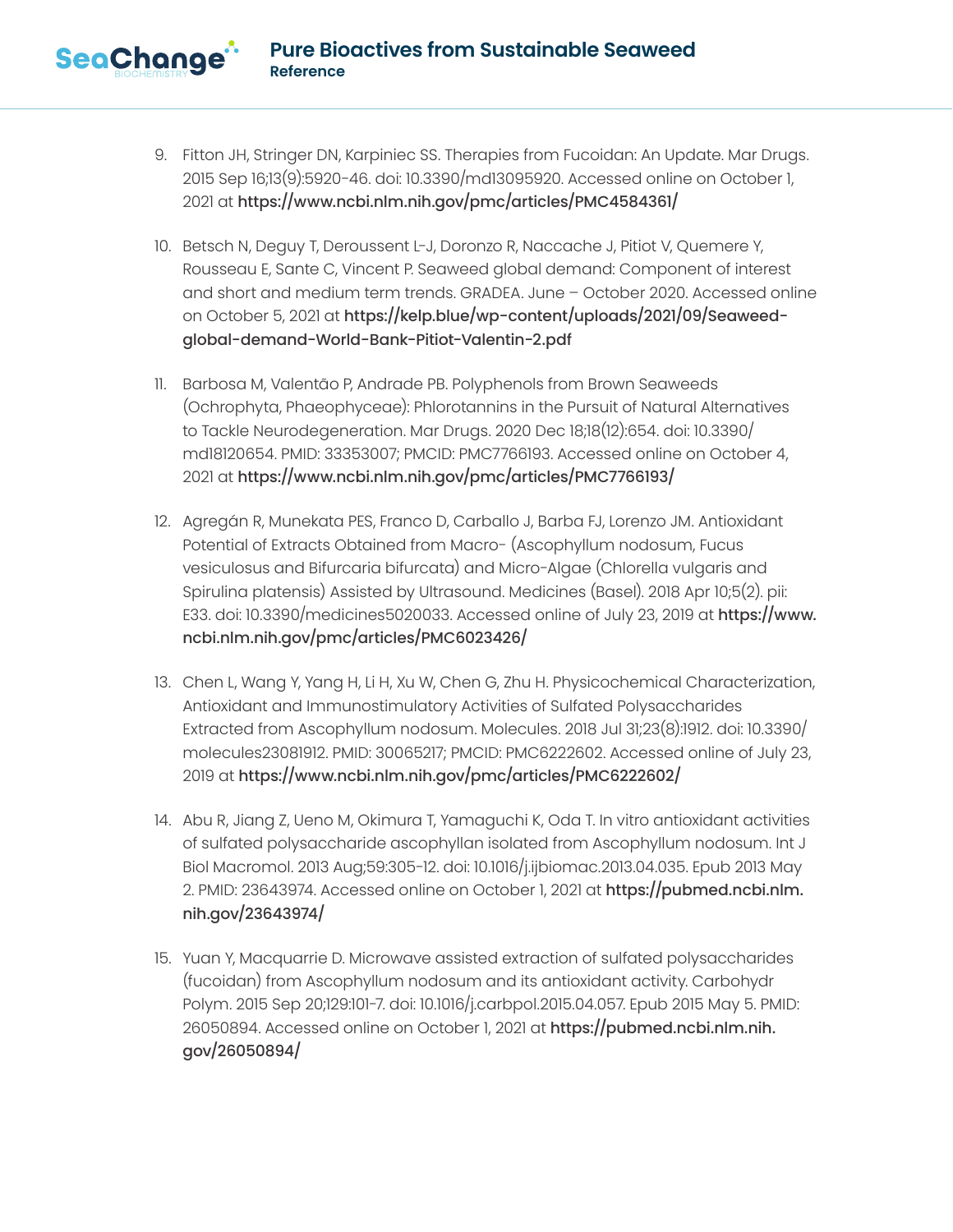16. ClinicalTrials.gov Identifier: NCT02295878. Accessed online on October 5, 2021 at https://clinicaltrials.gov/ct2/show/ NCT02295878?term=Ascophyllum+nodosum&draw=2&rank=1

- 17. Iacoviello L, Zito F, Rago L, Di Castelnuovo A, De Curtis A, Zappacosta B, de Gaetano G, Donati MB, Cerletti C. Prolonged administration of Ascophyllum nodosum to healthy human volunteers and cardiovascular risk. Nutrafoods 2013;12:137–144. Accessed online on October 1, 2021 at https://link.springer.com/ article/10.1007%2Fs13749-013-0059-x
- 18. Derosa G, Cicero AFG, D'Angelo A, Maffioli P. Ascophyllum nodosum and Fucus vesiculosus on glycemic status and on endothelial damage markers in dysglicemic patients. Phytother Res. 2019a Mar;33(3):791-797. Accessed online on October 1, 2021 at https://pubmed.ncbi.nlm.nih.gov/30714233/
- 19. Fernando IPS, Nah JW, Jeon YJ. Potential anti-inflammatory natural products from marine algae. Environ Toxicol Pharmacol. 2016 Dec;48:22-30. doi: 10.1016/j. etap.2016.09.023. Epub 2016 Oct 3. PMID: 27716532. Accessed online of October 4, 2021 at https://pubmed.ncbi.nlm.nih.gov/27716532/
- 20. Chen L , Liu R , He X , Pei S , Li D . Effects of brown seaweed polyphenols, a class of phlorotannins, on metabolic disorders via regulation of fat function. Food Funct. 2021 Mar 21;12(6):2378-2388. doi: 10.1039/d0fo02886j. Epub 2021 Mar 1. PMID: 33645609. Accessed online on October 2, 2021 at https://pubmed.ncbi.nlm.nih.gov/33645609/
- 21. Barbosa M, Lopes G, Ferreres F, Andrade PB, Pereira DM, Gil-Izquierdo A, Valentão P. Phlorotannin extracts from Fucales: Marine polyphenols as bioregulators engaged in inflammation-related mediators and enzymes. Algal Research 2017;28:1-8. Accessed online on Oct 6, 2021 at https://www.sciencedirect.com/science/article/ abs/pii/S2211926417304137?via%3Dihub
- 22. Foley SA, Szegezdi E, Mulloy B, Samali A, Tuohy MG. An unfractionated fucoidan from Ascophyllum nodosum: extraction, characterization, and apoptotic effects in vitro. J Nat Prod. 2011 Sep 23;74(9):1851-61. doi: 10.1021/np200124m. Epub 2011 Aug 29. Erratum in: J Nat Prod. 2012 Sep 28;75(9):1674. Szegezdi, Eva [added]; Samali, Afshin [added]. PMID: 21875034. Accessed online on October 1, 2021 at https://pubmed.ncbi.nlm.nih. gov/21875034/
- 23. Riou D, Colliec-Jouault S, Pinczon du Sel D, Bosch S, Siavoshian S, Le Bert V, Tomasoni C, Sinquin C, Durand P, Roussakis C. Antitumor and antiproliferative effects of a fucan extracted from ascophyllum nodosum against a non-small-cell bronchopulmonary carcinoma line. Anticancer Res. 1996 May-Jun;16(3A):1213-8. PMID: 8702239. Accessed online on October 1, 2021 at https://pubmed.ncbi.nlm.nih. gov/8702239/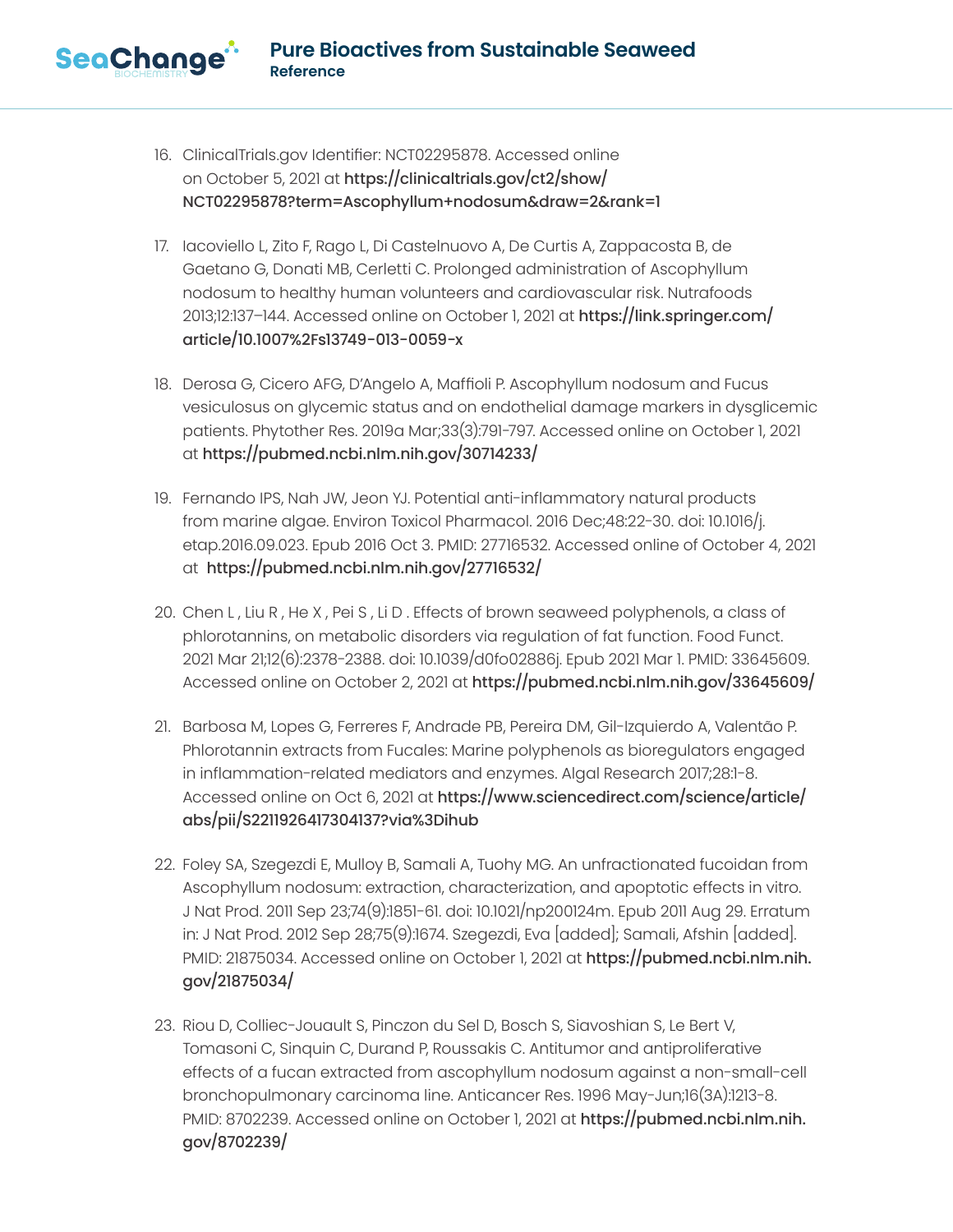- 24. Negishi H, Mori M, Mori H, Yamori Y. Supplementation of elderly Japanese men and women with fucoidan from seaweed increases immune responses to seasonal influenza vaccination. J Nutr. 2013 Nov;143(11):1794-8. doi: 10.3945/jn.113.179036. Epub 2013 Sep 4. PMID: 24005608; PMCID: PMC3796347. Accessed online on October 3, 2021 at https://www.ncbi.nlm.nih.gov/pmc/articles/PMC3796347/
- 25. Corona G, Ji Y, Anegboonlap P, Hotchkiss S, Gill C, Yaqoob P, Spencer JP, Rowland I. Gastrointestinal modifications and bioavailability of brown seaweed phlorotannins and effects on inflammatory markers. Br J Nutr. 2016 Apr 14;115(7):1240-53. doi: 10.1017/S0007114516000210. Epub 2016 Feb 16. PMID: 26879487. Accessed online on October 5, 2021 at https://www.cambridge.org/core/journals/british-journalof-nutrition/article/gastrointestinal-modifications-and-bioavailability-ofbrown-seaweed-phlorotannins-and-effects-on-inflammatory-markers/ D7D1BEC5CFE75990B8A6F1428870466F
- 26. Bickel M. The role of interleukin-8 in inflammation and mechanisms of regulation. J Periodontol. 1993 May;64(5 Suppl):456-60. PMID: 8315568. Accessed online on October 5, 2021 at https://pubmed.ncbi.nlm.nih.gov/8315568/
- 27. Catarino MD, Amarante SJ, Mateus N, Silva AMS, Cardoso SM. Brown Algae Phlorotannins: A Marine Alternative to Break the Oxidative Stress, Inflammation and Cancer Network. Foods. 2021 Jun 25;10(7):1478. doi: 10.3390/foods10071478. PMID: 34202184; PMCID: PMC8307260. Accessed online on October 4, 2021 at https://www. ncbi.nlm.nih.gov/pmc/articles/PMC8307260/
- 28. Nwosu F, Morris J, Lund VA, Stewart D, Ross HA, McDougall GJ. Anti-proliferative and potential anti-diabetic effects of phenolic-rich extracts from edible marine algae. Food Chemistry. 2011;126(3):1006-1012. Accessed online on October 5, 2021 at  $https://$ www.sciencedirect.com/science/article/abs/pii/S0308814610015293
- 29. Baldrick FR, McFadden K, Ibars M, Sung C, Moffatt T, Megarry K, Thomas K, Mitchell P, Wallace JMW, Pourshahidi LK. Impact of a (poly)phenol-rich extract from the brown algae Ascophyllum nodosum on DNA damage and antioxidant activity in an overweight or obese population: A randomized controlled trial. Am. J. Clin. Nutr. 2018, 108, 688–700. Accessed online on October 5, 2021 at https://academic.oup.com/ ajcn/article/108/4/688/5129161
- 30. Bumunang EW, McAllister TA, Zaheer R, Ortega Polo R, Stanford K, King R, Niu YD, Ateba CN. Characterization of Non-O157 Escherichia coli from Cattle Faecal Samples in the North-West Province of South Africa. Microorganisms. 2019 Aug 20;7(8):272. doi: 10.3390/microorganisms7080272. PMID: 31434244; PMCID: PMC6723556. Accessed online on October 6, 2021 at https://www.ncbi.nlm.nih.gov/ pmc/articles/PMC6723556/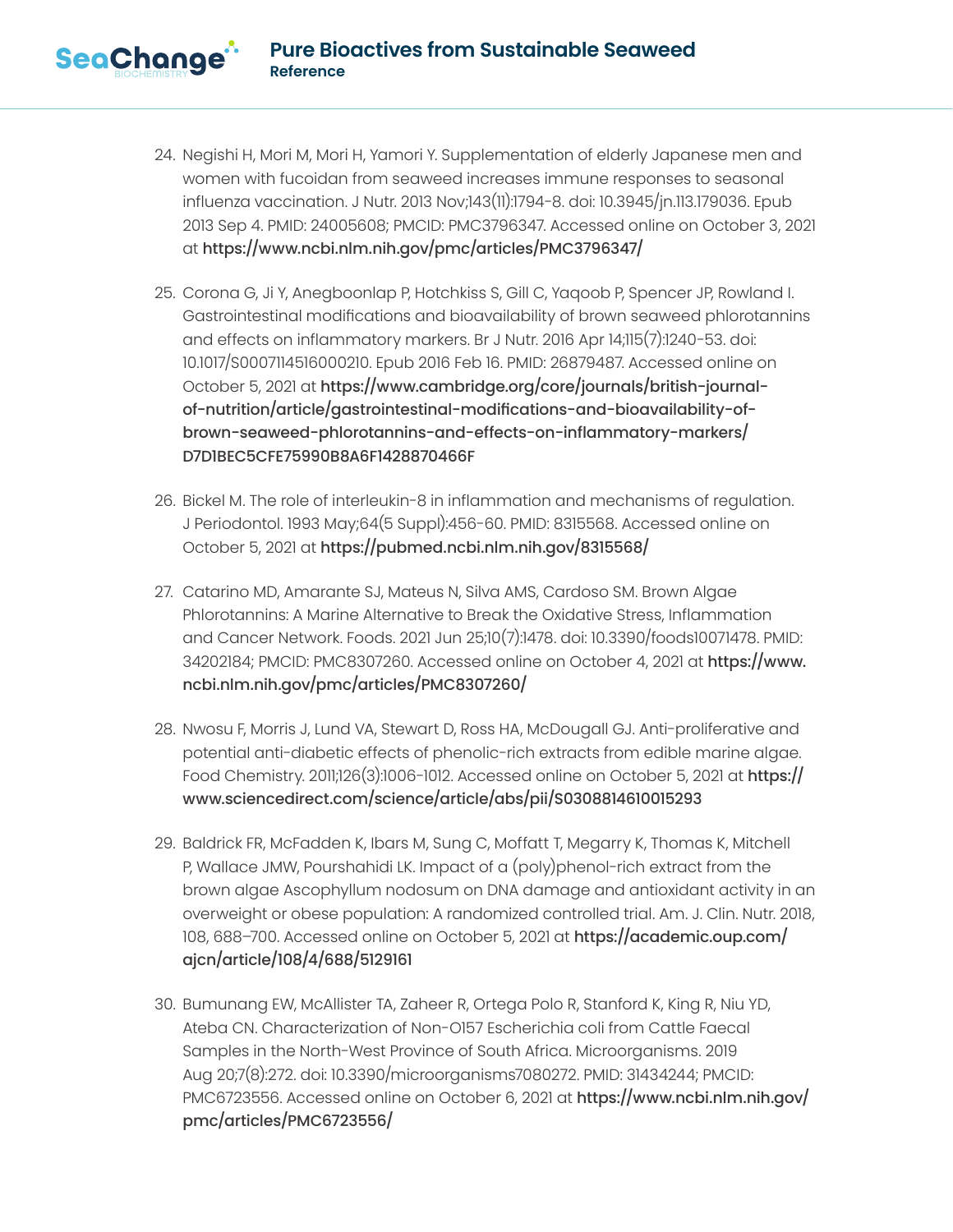- 31. Wang Y, Xu Z, Bach SJ, McAllister TA. Sensitivity of Escherichia coli to Seaweed (Ascophyllum nodosum) Phlorotannins and Terrestrial Tannins. Asian-Australasian J. Anim. Sci. 2009, 22, 238–245. Accessed online on October 6, 2021 at https://www. animbiosci.org/journal/view.php?doi=10.5713/ajas.2009.80213
- 32. Besednova NN, Andryukov BG, Zaporozhets TS, Kryzhanovsky SP, Kuznetsova TA, Fedyanina LN, Makarenkova ID, Zvyagintseva TN. Algae Polyphenolic Compounds and Modern Antibacterial Strategies: Current Achievements and Immediate Prospects. Biomedicines. 2020 Sep 11;8(9):342. doi: 10.3390/biomedicines8090342. PMID: 32932759; PMCID: PMC7554682. Accessed online on October 4, 2021 at https:// www.ncbi.nlm.nih.gov/pmc/articles/PMC7554682/
- 33. Yin J , Wang J , Li F , Yang Z , Yang X , Sun W , Xia B , Li T , Song W , Guo S . The fucoidan from the brown seaweed Ascophyllum nodosum ameliorates atherosclerosis in apolipoprotein E-deficient mice. Food Funct. 2019 Aug 1;10(8):5124-5139. doi: 10.1039/ c9fo00619b. Epub 2019 Jul 31. PMID: 31364648. Accessed online on October 1, 2021 at https://pubmed.ncbi.nlm.nih.gov/31364648/
- 34. Mauray S, Sternberg C, Theveniaux J, Millet J, Sinquin C, Tapon-Bretaudière J, Fischer AM. Venous antithrombotic and anticoagulant activities of a fucoïdan fraction. Thromb Haemost. 1995 Nov;74(5):1280-5. PMID: 8607110. Accessed online on October 1, 2021 at https://pubmed.ncbi.nlm.nih.gov/8607110/
- 35. Colliec S, Fischer AM, Tapon-Bretaudiere J, Boisson C, Durand P, Jozefonvicz J. Anticoagulant properties of a fucoïdan fraction. Thromb Res. 1991 Oct 15;64(2):143- 54. doi: 10.1016/0049-3848(91)90114-c. PMID: 1811335. Accessed online on October 3, 2021 at https://pubmed.ncbi.nlm.nih.gov/1811335/
- 36. Irhimeh MR, Fitton JH, Lowenthal RM. Pilot clinical study to evaluate the anticoagulant activity of fucoidan. Blood Coagul Fibrinolysis. 2009 Oct;20(7):607-10. doi: 10.1097/MBC.0b013e32833135fe. PMID: 19696660. Accessed online on October 3, 2021 at https://pubmed.ncbi.nlm.nih.gov/19696660/
- 37. Church FC, Meade JB, Treanor RE, Whinna HC. Antithrombin activity of fucoidan. The interaction of fucoidan with heparin cofactor II, antithrombin III, and thrombin. J Biol Chem. 1989 Feb 25;264(6):3618-23. PMID: 2914965. Accessed online on October 3, 2021 at https://pubmed.ncbi.nlm.nih.gov/2914965/
- 38. Hernández-Corona DM, Martínez-Abundis E, González-Ortiz M. Effect of fucoidan administration on insulin secretion and insulin resistance in overweight or obese adults. J Med Food. 2014 Jul;17(7):830-2. doi: 10.1089/jmf.2013.0053. Epub 2014 Mar 10. PMID: 24611906. Accessed online on October 3, 2021 at https://pubmed.ncbi.nlm.nih. gov/24611906/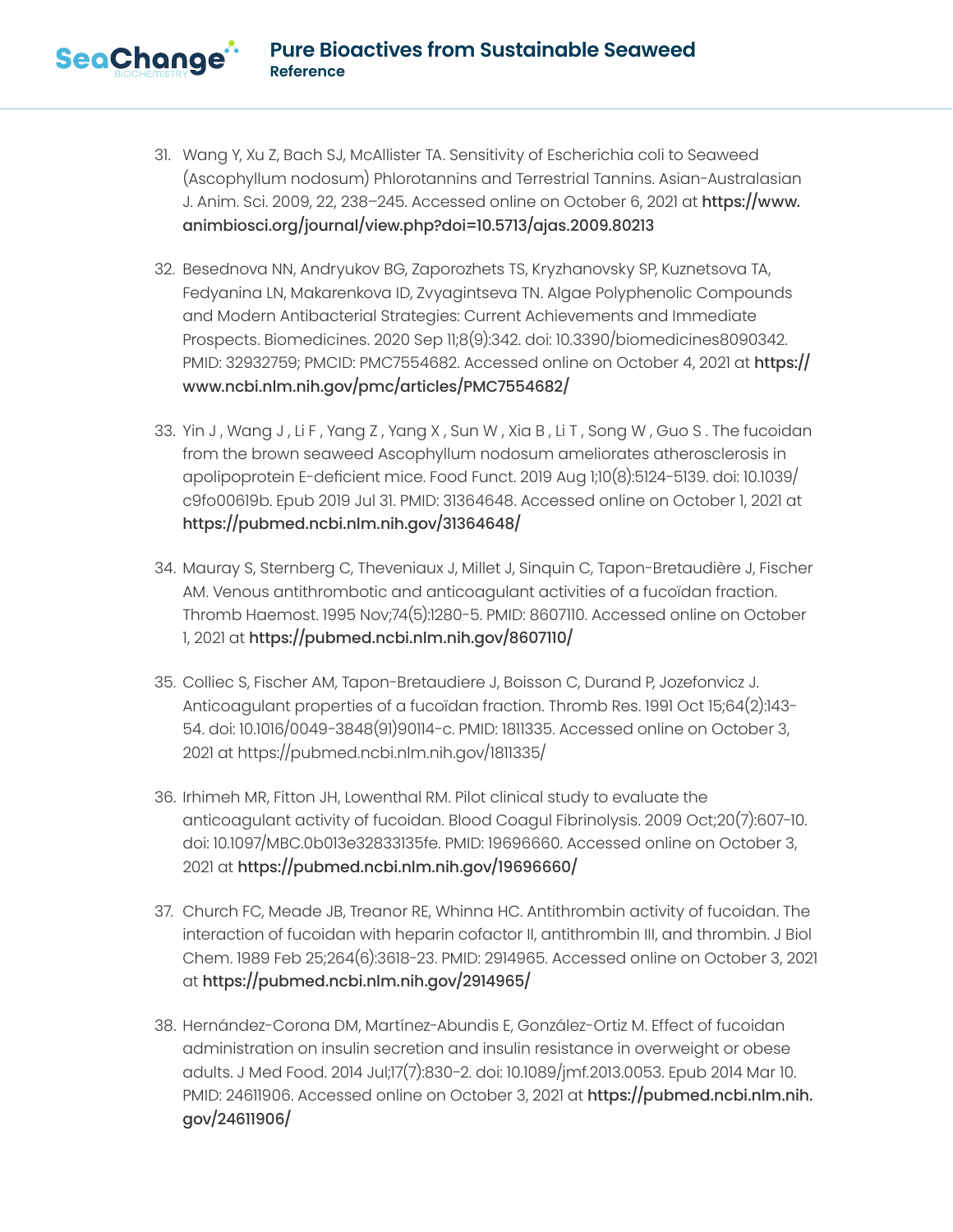- 39. Yang Z, Yin J, Wang Y, Wang J, Xia B, Li T, Yang X, Hu S, Ji C, Guo S. The fucoidan A3 from the seaweed Ascophyllum nodosum enhances RCT-related genes expression in hyperlipidemic C57BL/6J mice. Int J Biol Macromol. 2019 Aug 1;134:759-769. doi: 10.1016/j.ijbiomac.2019.05.070. Epub 2019 May 14. PMID: 31100394. Accessed online on October 1, 2021 at https://pubmed.ncbi.nlm.nih.gov/31100394/
- 40. Yang Z, Liu G, Wang Y, Yin J, Wang J, Xia B, Li T, Yang X, Hou P, Hu S, Song W, Guo S. Fucoidan A2 from the Brown Seaweed Ascophyllum nodosum Lowers Lipid by Improving Reverse Cholesterol Transport in C57BL/6J Mice Fed a High-Fat Diet. J Agric Food Chem. 2019a May 22;67(20):5782-5791. doi: 10.1021/acs.jafc.9b01321. Epub 2019 May 13. PMID: 31055921. Accessed online on October 1, 2021 at https://pubmed. ncbi.nlm.nih.gov/31055921/
- 41. Ren R, Azuma Y, Ojima T, Hashimoto T, Mizuno M, Nishitani Y, Yoshida M, Azuma T, Kanazawa K. Modulation of platelet aggregation-related eicosanoid production by dietary F-fucoidan from brown alga Laminaria japonica in human subjects. Br J Nutr. 2013 Sep 14;110(5):880-90. doi: 10.1017/S000711451200606X. Epub 2013 Feb 1. PMID: 23374164. Accessed online on October 3, 2021 at https://pubmed.ncbi.nlm.nih. gov/23374164/
- 42. Murray M, Dordevic AL, Bonham MP, Ryan L. Do marine algal polyphenols have antidiabetic, antihyperlipidemic or anti-inflammatory effects in humans? A systematic review. Crit Rev Food Sci Nutr. 2018;58(12):2039-2054. doi: 10.1080/10408398.2017.1301876. Epub 2017 Jul 5. PMID: 28414549. Accessed online of October 4, 2021 at https://pubmed.ncbi.nlm.nih.gov/28414549/
- 43. Cardoso SM, Pereira OR, Seca AM, Pinto DC, Silva AM. Seaweeds as Preventive Agents for Cardiovascular Diseases: From Nutrients to Functional Foods. Mar Drugs. 2015 Nov 12;13(11):6838-65. doi: 10.3390/md13116838. PMID: 26569268; PMCID: PMC4663556. Accessed online of Oct 6, 2021 at https://www.ncbi.nlm.nih.gov/pmc/articles/ PMC4663556/pdf/marinedrugs-13-06838.pdf
- 44. Shang, Q.; Song, G.; Zhang, M.; Shi, J.; Xu, C.; Hao, J.; Li, G.; Yu, G. Dietary fucoidan improves metabolic syndrome in association with increased Akkermansia population in the gut microbiota of high-fat diet-fed mice. J. Funct. Foods 2017, 28, 138–146. Accessed online on Oct 2, 2021 at https://www.sciencedirect.com/science/ article/abs/pii/S1756464616303401?via%3Dihub
- 45. Kim KT, Rioux LE, Turgeon SL. Alpha-amylase and alpha-glucosidase inhibition is differentially modulated by fucoidan obtained from Fucus vesiculosus and Ascophyllum nodosum. Phytochemistry. 2014 Feb;98:27-33. doi: 10.1016/j. phytochem.2013.12.003. Epub 2013 Dec 30. PMID: 24388677. Accessed online on October 1, 2021 at https://pubmed.ncbi.nlm.nih.gov/24388677/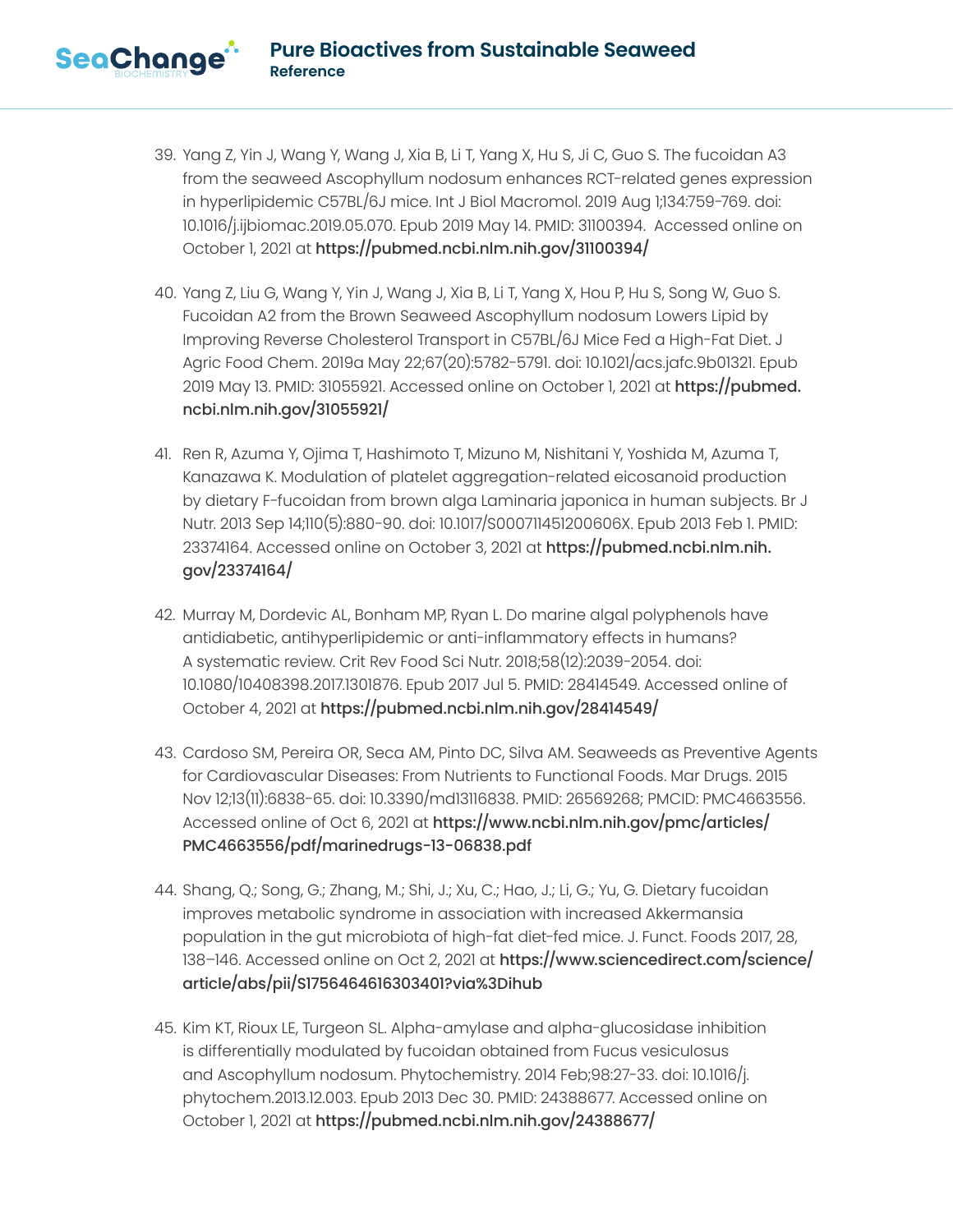- 46. Chater PI, Wilcox M, Cherry P, Herford A, Mustar S, Wheater H, Brownlee I, Seal C, Pearson J. Inhibitory activity of extracts of Hebridean brown seaweeds on lipase activity. J Appl Phycol. 2016;28:1303-1313. doi: 10.1007/s10811-015-0619-0. Epub 2015 May 26. PMID: 27057089; PMCID: PMC4789227. Accessed online on October 1, 2021 at https://www.ncbi.nlm.nih.gov/pmc/articles/PMC4789227/
- 47. Lee SH, Jeon YJ. Anti-diabetic effects of brown algae derived phlorotannins, marine polyphenols through diverse mechanisms. Fitoterapia. 2013 Apr;86:129-36. doi: 10.1016/j.fitote.2013.02.013. Epub 2013 Mar 4. PMID: 23466874. Accessed online on October 4, 2021 at https://pubmed.ncbi.nlm.nih.gov/23466874/
- 48. Lopes G, Andrade PB, Valentão P. Phlorotannins: Towards New Pharmacological Interventions for Diabetes Mellitus Type 2. Molecules. 2016 Dec 30;22(1):56. doi: 10.3390/molecules22010056. PMID: 28042834; PMCID: PMC6155720. Accessed online on October 4, 2021 at https://www.ncbi.nlm.nih.gov/pmc/articles/PMC6155720/
- 49. Paradis ME, Couture P, Lamarche B. A randomised crossover placebo-controlled trial investigating the effect of brown seaweed (Ascophyllum nodosum and Fucus vesiculosus) on postchallenge plasma glucose and insulin levels in men and women. Appl Physiol Nutr Metab. 2011 Dec;36(6):913-9. doi: 10.1139/h11-115. Epub 2011 Nov 16. PMID: 22087795. Accessed online on October 2, 2021 at https://pubmed.ncbi.nlm. nih.gov/22087795/
- 50. Derosa G, Pascuzzo MD, D'angelo A, Maffioli P. Ascophyllum nodosum , Fucus vesiculosus and chromiumpicolinate nutraceutical composition can help to treat type 2 diabetic patients. Diabetes Metab. Syndr. Obes. Targets Ther. 2019;12:1861. Accessed online on October 1, 2021 at https://www.dovepress.com/ascophyllumnodosum-fucus-vesiculosus-and-chromium-picolinate-nutraceu-peerreviewed-fulltext-article-DMSO
- 51. Attjioui M, Ryan S, Ristic AK, Higgins T, Goñi O, Gibney ER, Tierney J, O'Connell S. Comparison of edible brown algae extracts for the inhibition of intestinal carbohydrate digestive enzymes involved in glucose release from the diet. J Nutr Sci. 2021 Jan 12;10:e5. doi: 10.1017/jns.2020.56. PMID: 33889388; PMCID: PMC8057513. Accessed online on October 1, 2021 at https://www.ncbi.nlm.nih.gov/pmc/articles/ PMC8057513/
- 52. Rattigan R, Sweeney T, Vigors S, Thornton K, Rajauria G, O'Doherty AJV. The Effect of Increasing Inclusion Levels of a Fucoidan-Rich Extract Derived from Ascophyllum nodosum on Growth Performance and Aspects of Intestinal Health of Pigs Post-Weaning. Mar Drugs. 2019 Nov 30;17(12):680. doi: 10.3390/md17120680. PMID: 31801301; PMCID: PMC6950662. Accessed online on October 1, 2021 at https://www.ncbi.nlm. nih.gov/pmc/articles/PMC6950662/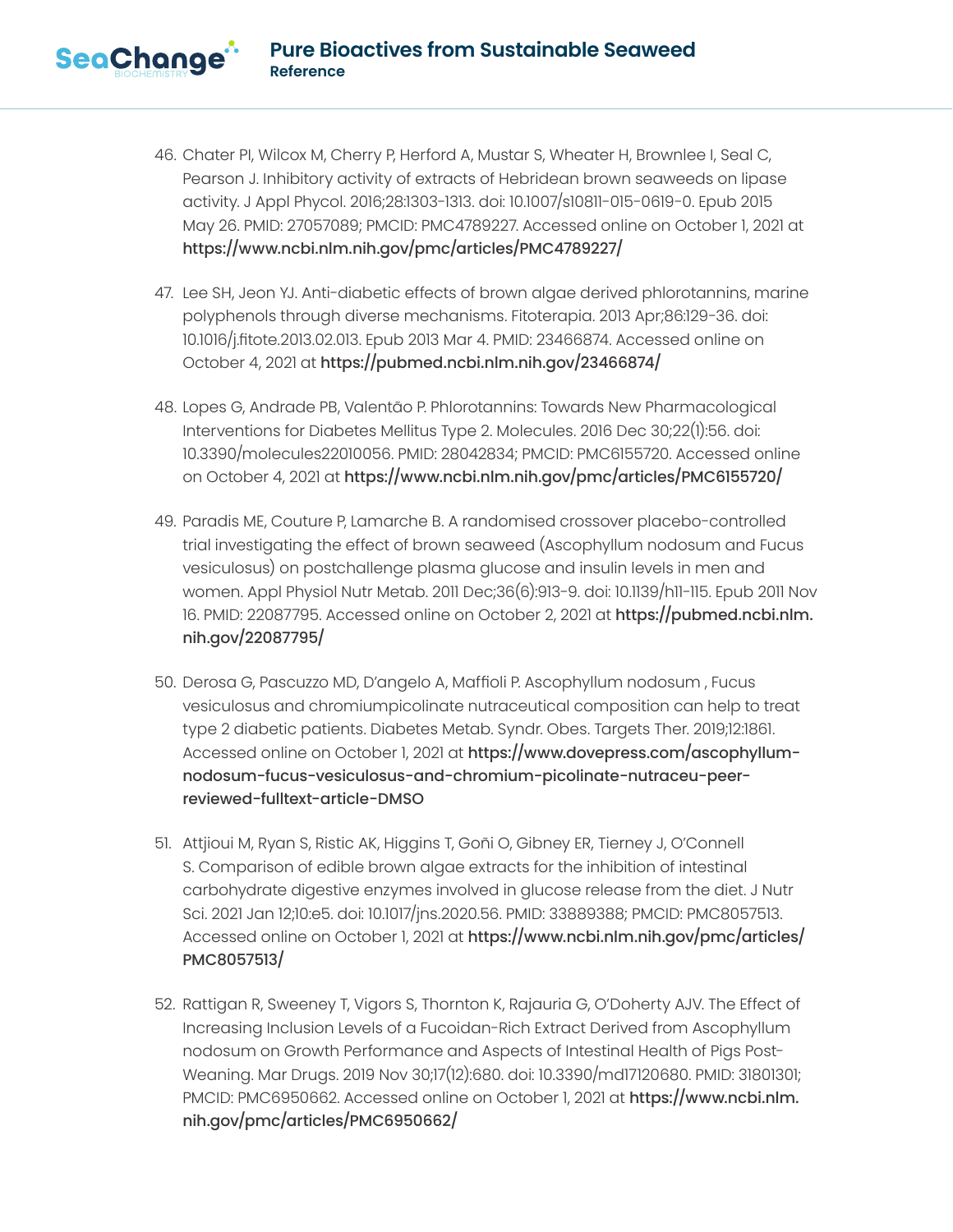- 53. Wang L, Ai C, Wen C, Qin Y, Liu Z, Wang L, Gong Y, Su C, Wang Z, Song S. Fucoidan isolated from Ascophyllum nodosum alleviates gut microbiota dysbiosis and colonic inflammation in antibiotic-treated mice. Food Funct. 2020 Jun 24;11(6):5595- 5606. doi: 10.1039/d0fo00668h. PMID: 32525182. Accessed online on October 1, 2021 at https://pubmed.ncbi.nlm.nih.gov/32525182/
- 54. Meenakshi S, Umayaparvathi S, Saravanan R, Manivasagam T, Balasubramanian T. Neuroprotective effect of fucoidan from Turbinaria decurrens in MPTP intoxicated Parkinsonic mice. Int J Biol Macromol. 2016 May;86:425-33. doi: 10.1016/j. ijbiomac.2015.12.025. Epub 2016 Jan 29. PMID: 26828289. Accessed online on October 4, 2021 at https://pubmed.ncbi.nlm.nih.gov/26828289/
- 55. Liang Z, Liu Z, Sun X, Tao M, Xiao X, Yu G, Wang X. The Effect of Fucoidan on Cellular Oxidative Stress and the CatD-Bax Signaling Axis in MN9D Cells Damaged by 1-Methyl-4-Phenypyridinium. Front Aging Neurosci. 2019 Jan 16;10:429. doi: 10.3389/ fnagi.2018.00429. PMID: 30700973; PMCID: PMC6343539. Accessed online on October 4, 2021 at https://www.ncbi.nlm.nih.gov/pmc/articles/PMC6343539/
- 56. Silva M, Seijas P, Otero P. Exploitation of Marine Molecules to Manage Alzheimer's Disease. Mar Drugs. 2021 Jun 28;19(7):373. doi: 10.3390/md19070373. PMID: 34203244; PMCID: PMC8307759. Accessed online on October 1, 2021 at https://www.ncbi.nlm. nih.gov/pmc/articles/PMC8307759/
- 57. Kwak JH, Yang Z, Yoon B, He Y, Uhm S, Shin HC, Lee BH, Yoo YC, Lee KB, Han SY, Kim JS. Blood-brain barrier-permeable fluorone-labeled dieckols acting as neuronal ER stress signaling inhibitors. Biomaterials. 2015 Aug;61:52-60. doi: 10.1016/j.biomaterials.2015.04.045. Epub 2015 May 16. PMID: 25996411. Accessed online on October at https://www.sciencedirect.com/science/article/abs/pii/ S0142961215004329?via%3Dihub
- 58. Pangestuti R, Siahaan EA, Kim SK. Photoprotective Substances Derived from Marine Algae. Mar Drugs. 2018 Oct 23;16(11):399. doi: 10.3390/md16110399. PMID: 30360482; PMCID: PMC6265938. Accessed online on October 4, 2021 at https://www.ncbi.nlm. nih.gov/pmc/articles/PMC6265938/
- 59. Guinea M, Franco V, Araujo-Bazán L, Rodríguez-Martín I, González S. In vivo UVBphotoprotective activity of extracts from commercial marine macroalgae. Food Chem Toxicol. 2012 Mar;50(3-4):1109-17. doi: 10.1016/j.fct.2012.01.004. Epub 2012 Jan 18. PMID: 22273696. Accessed online on Oct 6, 2021 at https://www.sciencedirect.com/ science/article/abs/pii/S0278691512000130?via%3Dihub